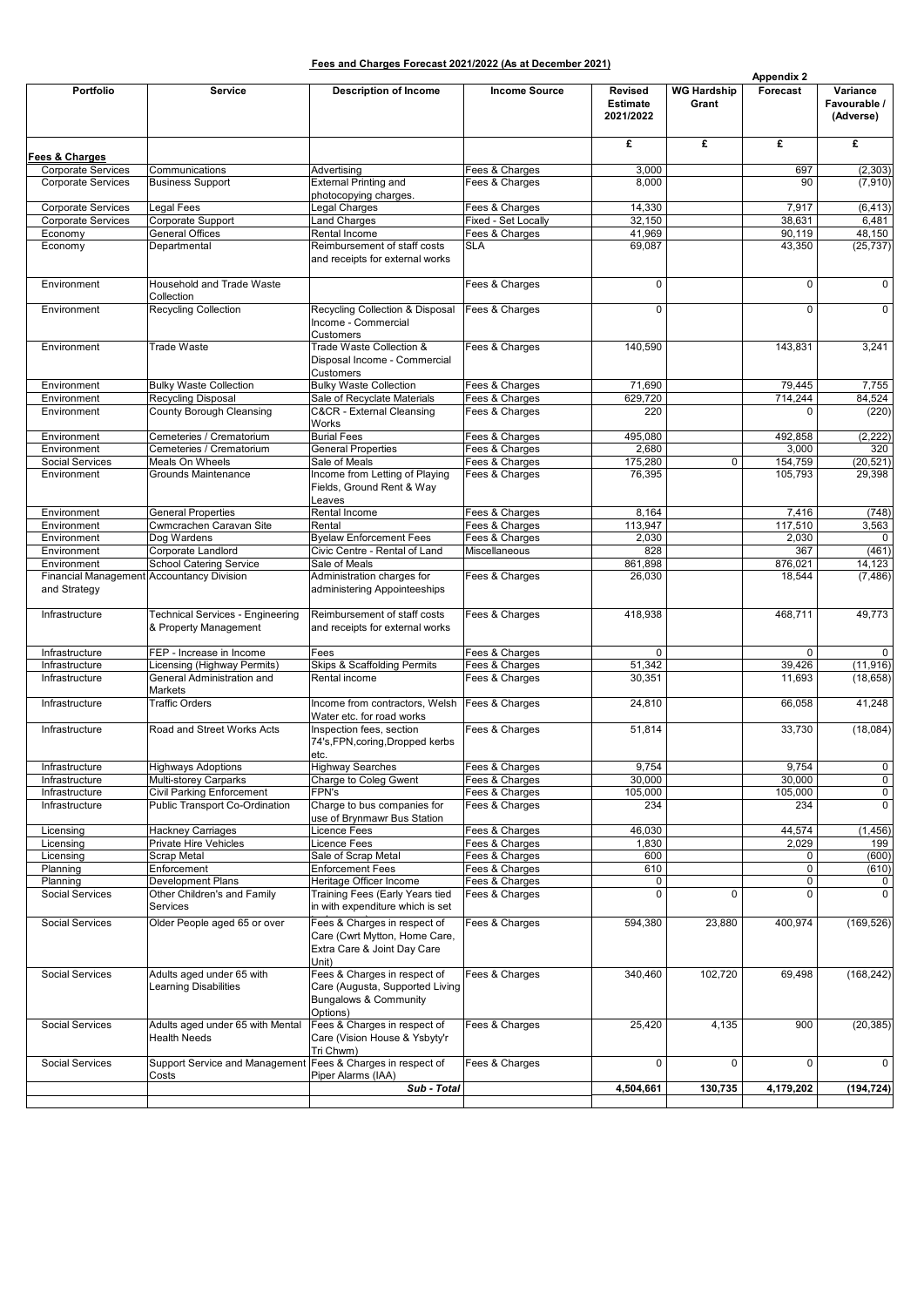| Fees and Charges Forecast 2021/2022 (As at December 2021) |
|-----------------------------------------------------------|
|-----------------------------------------------------------|

|                                                         |                                                                  |                                                                                          |                                                  |                                                |                             | <b>Appendix 2</b> |                                       |
|---------------------------------------------------------|------------------------------------------------------------------|------------------------------------------------------------------------------------------|--------------------------------------------------|------------------------------------------------|-----------------------------|-------------------|---------------------------------------|
| Portfolio                                               | <b>Service</b>                                                   | <b>Description of Income</b>                                                             | <b>Income Source</b>                             | <b>Revised</b><br><b>Estimate</b><br>2021/2022 | <b>WG Hardship</b><br>Grant | Forecast          | Variance<br>Favourable /<br>(Adverse) |
| Fees & Charges - Set Nationally                         |                                                                  |                                                                                          |                                                  | £                                              | £                           | £                 | £                                     |
| <b>Corporate Services</b>                               | Registration of Births, Marriages<br>and Deaths                  | Registration of Births, Marriages<br>and Deaths                                          | <b>Fixed - Set Nationally</b>                    | 94,770                                         |                             | 83,878            | (10, 892)                             |
| Environment                                             | Food Safety                                                      | Hygiene ratings & Health<br>Certificates                                                 | Fixed - Set Nationally                           | 2,120                                          |                             | 4,739             | 2,619                                 |
| Environment                                             | Control of Pollution                                             | <b>Environmental Permits</b>                                                             | Fixed - Set Nationally                           | 16,890                                         |                             | 10,378            | (6, 512)                              |
| Environment                                             | Health and Safety at Work<br>(Commercial Prem.)                  | Petroleum + Tattoo Licences                                                              | Fixed - Set Nationally                           |                                                |                             | 1,200             | 1,200                                 |
| Environment                                             | <b>Trading Standards</b>                                         | <b>Explosives Licences</b>                                                               | Fixed - Set Nationally                           | 790                                            |                             | 749               | (41)                                  |
| Licensing                                               | Licence Fees                                                     | Various (Gambling, Premises/<br>Clubs & Street Trading)                                  | Fixed - Set Nationally                           | 56,900                                         |                             | 60,934            | 4,034                                 |
| Planning                                                | Dealing with Applications                                        | <b>Planning Application Fees</b>                                                         | Fees & Charges                                   | 213,360                                        |                             | 253,318           | 39,958                                |
| Planning                                                | <b>Building Regulations</b>                                      | <b>Building Regulation Fees</b>                                                          | Fixed - Set Nationally                           | 95,620                                         |                             | 97,499            | 1,879                                 |
| <b>Social Services</b>                                  | Older People aged 65 or over<br>Adults aged under 65 with        | CHC Income (Home Care)                                                                   | Fixed - Set Nationally                           | 0<br>50,000                                    |                             | 51,597            | 51,597                                |
| Social Services                                         | <b>Learning Disabilities</b>                                     | CHC Income (Augusta House;<br>Supported Living Bungalows;<br>Community Options)          | Fixed - Set Nationally                           |                                                |                             | 38,201            | (11, 799)                             |
| <b>Social Services</b>                                  | Community Care                                                   | Fees & Charges in respect of<br>Care                                                     | Fixed - Set Nationally                           | 3,493,660                                      |                             | 2,972,762         | (520, 898)                            |
| <b>Social Services</b>                                  | Older People aged 65 or over                                     | Sale of Property (Cwrt Mytton)                                                           | Fixed - Set Nationally                           | $\mathbf 0$                                    |                             | 16,180            | 16,180                                |
| Social Services                                         | <b>Community Care</b>                                            | Sale of Property                                                                         | Fixed - Set Nationally                           | 292,340                                        |                             | 308,688           | 16,348                                |
| <b>Social Services</b><br><b>Social Services</b>        | <b>Community Care</b><br>Support Service and Management<br>Costs | CHC Income<br>CHC Income (Adult Service<br>Managers)                                     | Fixed - Set Nationally<br>Fixed - Set Nationally | 378,650<br>$\Omega$                            |                             | 0<br>$\mathbf 0$  | (378, 650)<br>$\overline{0}$          |
|                                                         |                                                                  | Sub - Total                                                                              |                                                  | 4,695,100                                      | 0                           | 3,900,123         | (794, 977)                            |
|                                                         | Fees & Charges - In Line with Local Agreements                   |                                                                                          |                                                  |                                                |                             |                   |                                       |
| Economy                                                 | <b>Industrial Land</b>                                           | Ground rent and commercial<br>bookings                                                   | Fixed - Set Locally                              | 2,750                                          |                             | 2,770             | 20                                    |
| Economy                                                 | Nursery Units/Misc. Industrial<br>Premises                       | Rental income for industrial units Fixed - Set Locally                                   |                                                  | 708,195                                        |                             | 816,213           | 108,018                               |
| Economy                                                 | Estates - Non Rechargeable                                       | Ground Rent                                                                              | Fixed - Set Locally                              | 142,268                                        |                             | 120,000           | (22, 268)                             |
| Economy                                                 | <b>Financial Support to Business</b>                             | Ground rent and commercial                                                               | Fixed - Set Locally                              | 2,650                                          |                             | 2,650             | 0                                     |
| Economy                                                 | CSCS                                                             | bookings<br><b>Charges for Construction Skills</b><br>Certificates                       | Fixed - Set Locally                              | 10,200                                         |                             | 947               | (9,253)                               |
| Environment                                             | Corporate Landlord                                               | Little Stars Nursery - Rent<br>(Recovery of costs)                                       | Miscellaneous                                    | 8,496                                          |                             | 13,287            | 4,791                                 |
| Education                                               | Inter Authority Recoupment                                       | Charges to other Local<br>Authorities for SEN placements<br>within Blaenau Gwent Schools | Fixed - Set Locally                              | 729,110                                        |                             | 768,617           | 39,507                                |
|                                                         |                                                                  | Sub - Total                                                                              |                                                  | 1,603,669                                      | 0                           | 1,724,484         | 120,815                               |
|                                                         |                                                                  | <b>Total - Fees &amp; Charges</b>                                                        |                                                  | 10,803,430                                     | 130,735                     | 9.803.809         | (868, 886)                            |
|                                                         |                                                                  |                                                                                          |                                                  |                                                |                             |                   |                                       |
| <b>SLA</b><br>Aneurin Leisure Trust   SLA Income        |                                                                  | Provision of Support Services                                                            | SLA                                              | 243,600                                        |                             | 209,210           | (34, 390)                             |
| Environment                                             | Grounds Maintenance                                              | SLA                                                                                      | SLA                                              | 168,220                                        |                             | 156,902           | (11, 318)                             |
| and Strategy                                            | Financial Management Accountancy Division                        | Support Services SLA with<br>Schools                                                     | SLA                                              | 181,840                                        |                             | 181,840           | $\overline{0}$                        |
| <b>Corporate Services</b>                               | Organisational Development,<br>Payroll & Health & Safety         | Support Services SLA with<br>Schools                                                     | SLA                                              | 313,350                                        |                             | 313,350           | $\overline{0}$                        |
| Corporate Services                                      | Legal Fees & GDPR                                                | Support Services SLA with<br>Schools                                                     | <b>SLA</b>                                       | 41,160                                         |                             | 41,160            | $\overline{0}$                        |
| <b>Corporate Services</b>                               | Communications                                                   | Support Services SLA with<br>Schools                                                     | SLA                                              | 3,190                                          |                             | 3,190             | $\overline{0}$                        |
| <b>Corporate Services</b>                               | Performance (SIMS Support)                                       | Support Services SLA with<br>Schools                                                     | SLA                                              | 75,750                                         |                             | 75,750            | $\overline{0}$                        |
| Corporate Services                                      | <b>Business Support (Courier)</b>                                | Support Services SLA with<br>Schools                                                     | SLA                                              | 5,660                                          |                             | 5,660             | $\overline{0}$                        |
| Financial Management Creditors Division<br>and Strategy |                                                                  | Support Services SLA with<br>Schools                                                     | SLA                                              | 6,350                                          |                             | 6,350             | $\overline{0}$                        |
| Corporate Services                                      | <b>ICT</b>                                                       | Support Services SLA with<br>Schools                                                     | SLA                                              | $\mathbf 0$                                    |                             | 0                 | 0                                     |
| Environment                                             | <b>School Catering</b>                                           | SLA with Schools (excludes<br>Corporate Landlord)                                        | SLA                                              | 1,138,600                                      |                             | 1,145,038         | 6,438                                 |
| Environment                                             | <b>Cleaning Services</b>                                         | <b>SLA with Schools</b>                                                                  | SLA                                              | 1,091,389                                      |                             | 1,091,389         | $\overline{0}$                        |
| Infrastructure                                          | CPM - Schools Biodiversity SLA                                   | <b>SLA with Schools</b>                                                                  | SLA                                              | 14,280                                         |                             | 14,280            | $\overline{0}$                        |
| Infrastructure                                          | Winter Maintenance                                               | SLA with LA's for salt Storage                                                           | SLA                                              | 13,000                                         |                             | 13,000            | $\overline{0}$                        |
|                                                         |                                                                  | Sub - Total                                                                              |                                                  | 3,296,389                                      | 0                           | 3,257,119         | (39, 270)                             |